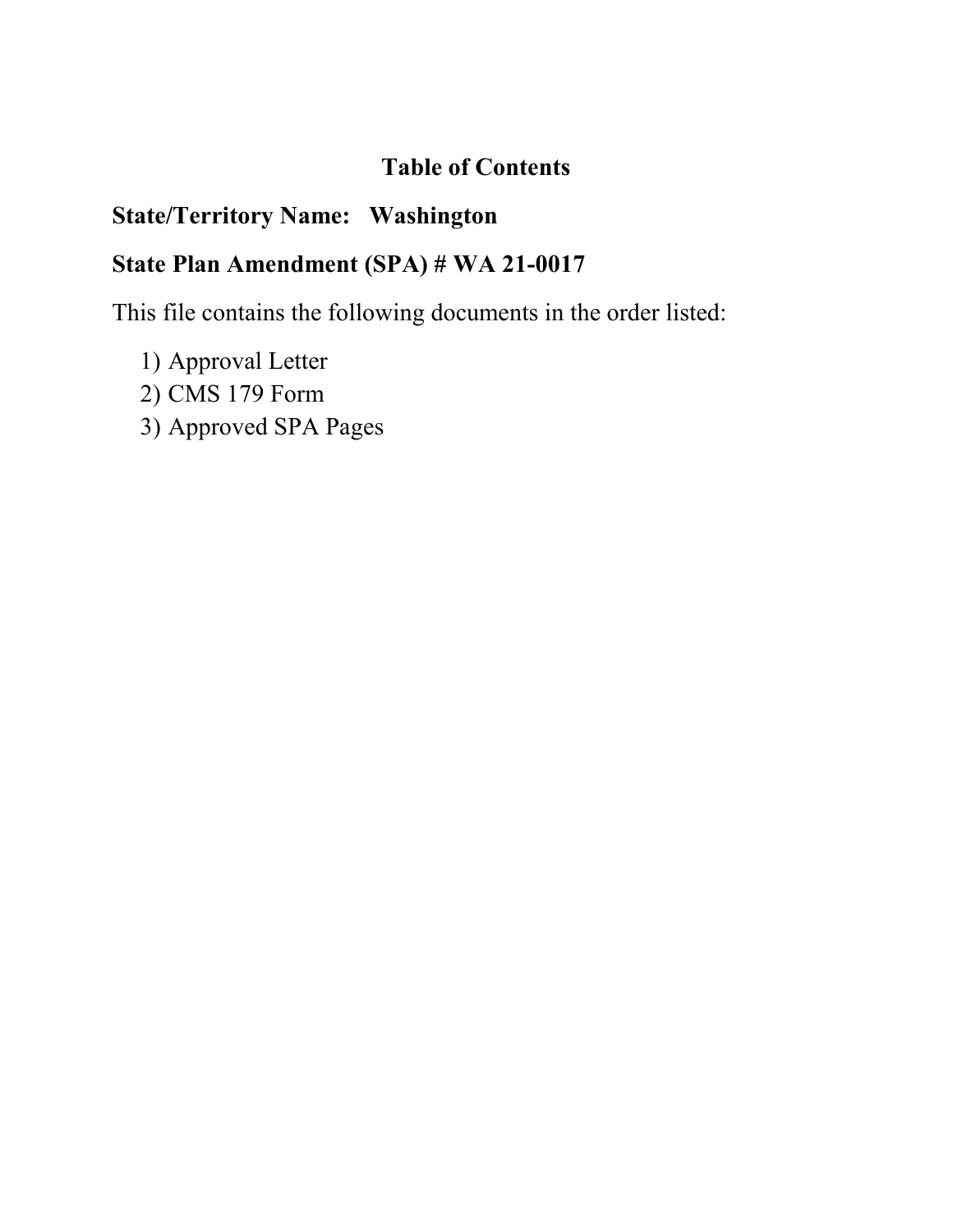DEPARTMENT OF HEALTH AND HUMAN SERVICES Centers for Medicare & Medicaid Services 7500 Security Boulevard, Mail Stop S2-26-12 Baltimore, MD 21244-1850



### **Financial Management Group**

September 29, 2021

Dr. Charissa Fotinos, Acting Medicaid Director Health Care Authority PO Box 45502 Olympia, WA 98504-5010

RE: Washington State Plan Amendment (SPA) 21-0017

Dear Ms. Fontinos:

We have reviewed the proposed amendment to Attachment 4.19-A of your Medicaid state plan submitted under transmittal number (TN) 21-0017 effective for services on or after July 1, 2021. This SPA plans to implement changes to the inpatient psychiatric per diem rate for hospitals licensed under chapter as free-standing psychiatric hospitals providing long-term civil commitment services.

We conducted our review of your submittal according to the statutory requirements at sections 1902(a)(2), 1902(a)(13), 1902(a)(30), 1903(a), and 1923 of the Social Security Act and the regulations at 42 CFR 447 Subpart C. We hereby inform you that Medicaid State plan amendment 21-0017 is approved effective July 1, 2021. We are enclosing the CMS-179 and the amended plan pages.

If you have any questions, please call Tom Caughey at (517) 487-8598.

Sincerely,

Francis T. McCullough

Rory Howe Acting Director For

Enclosure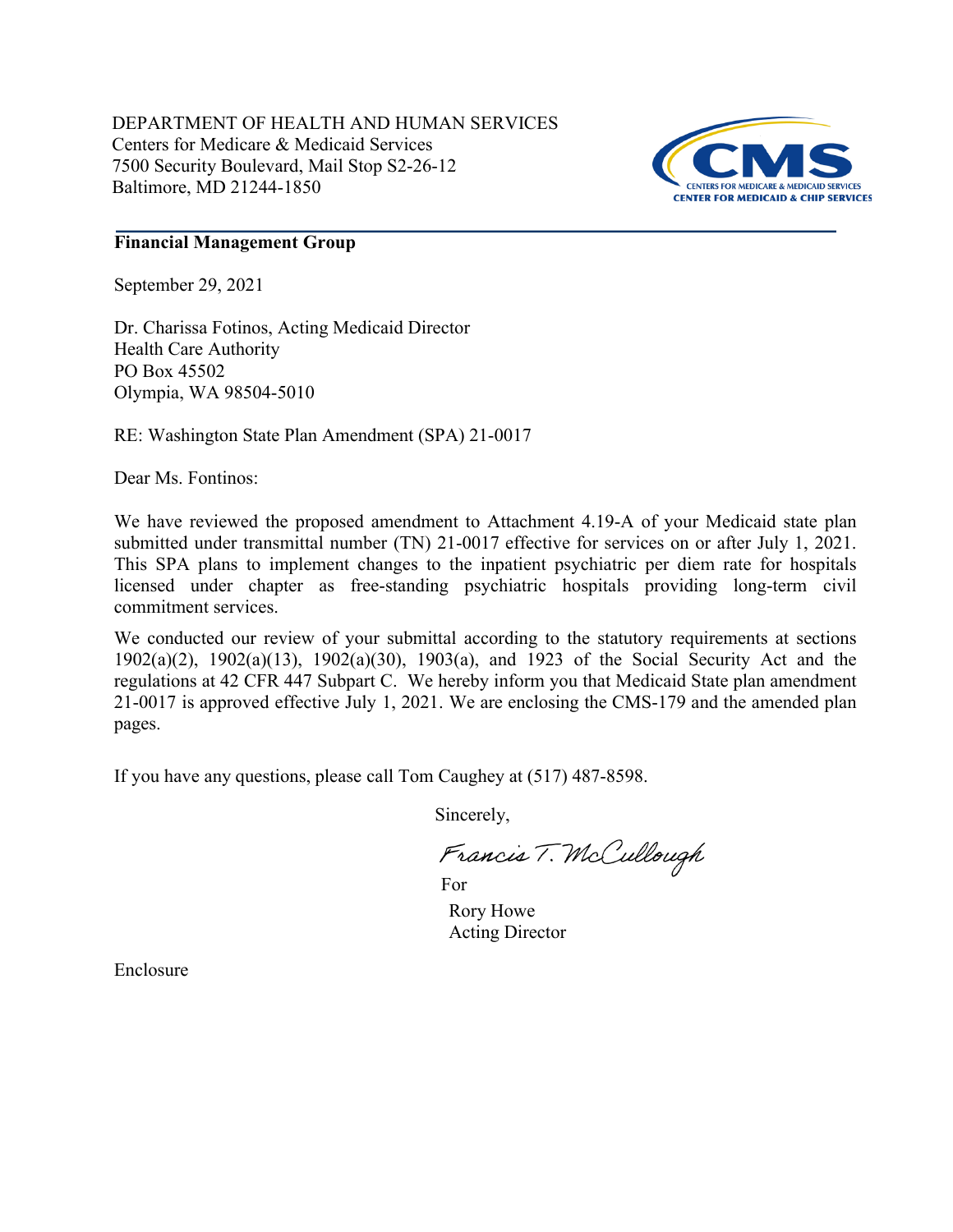| DEPARTMENT OF HEALTH AND HUMAN SERVICES<br>HEALTH CARE FINANCING ADMINISTRATION                                                                                        |                                                                                                            | <b>FORM APPROVED</b><br>OMB NO. 0938-0193 |
|------------------------------------------------------------------------------------------------------------------------------------------------------------------------|------------------------------------------------------------------------------------------------------------|-------------------------------------------|
| <b>TRANSMITTAL AND NOTICE OF APPROVAL OF</b><br><b>STATE PLAN MATERIAL</b>                                                                                             | 1. TRANSMITTAL NUMBER:<br>21-0017                                                                          | 2. STATE<br>Washington                    |
| <b>FOR: HEALTH CARE FINANCING ADMINISTRATION</b>                                                                                                                       | 3. PROGRAM IDENTIFICATION: TITLE XIX OF THE<br>SOCIAL SECURITY ACT (MEDICAID)                              |                                           |
| TO: REGIONAL ADMINISTRATOR<br>HEALTH CARE FINANCING ADMINISTRATION<br>DEPARTMENT OF HEALTH AND HUMAN SERVICES<br>5. TYPE OF PLAN MATERIAL (Check One):                 | 4. PROPOSED EFFECTIVE DATE<br>July 1, 2021                                                                 |                                           |
| NEW STATE PLAN                                                                                                                                                         | AMENDMENT TO BE CONSIDERED AS NEW PLAN                                                                     | $\boxtimes$ AMENDMENT                     |
| COMPLETE BLOCKS 6 THRU 10 IF THIS IS AN AMENDMENT (Separate Transmittal for each amendment)                                                                            |                                                                                                            |                                           |
| 6. FEDERAL STATUTE/REGULATION CITATION:                                                                                                                                | 7. FEDERAL BUDGET IMPACT:                                                                                  |                                           |
| $1902(a)$ of the Social Security Act                                                                                                                                   | a. FFY 2021 \$280,000                                                                                      |                                           |
| 8. PAGE NUMBER OF THE PLAN SECTION OR ATTACHMENT:                                                                                                                      | b. FFY 2022 \$1,120,000<br>9. PAGE NUMBER OF THE SUPERSEDED PLAN SECTION<br>OR ATTACHMENT (If Applicable): |                                           |
| Attachment 4.19-A Part 1 page 39b                                                                                                                                      | Attachment 4.19-A Part 1 page 39b                                                                          |                                           |
| 10. SUBJECT OF AMENDMENT:                                                                                                                                              |                                                                                                            |                                           |
| Inpatient Psychiatric Per Diem Rate                                                                                                                                    |                                                                                                            |                                           |
| 11. GOVERNOR'S REVIEW (Check One):<br>GOVERNOR'S OFFICE REPORTED NO COMMENT<br>COMMENTS OF GOVERNOR'S OFFICE ENCLOSED<br>NO REPLY RECEIVED WITHIN 45 DAYS OF SUBMITTAL | $\boxtimes$ OTHER, AS SPECIFIED: Exempt                                                                    |                                           |
| 12. SIGNATURE OF STATE AGENCY OFFICIAL:                                                                                                                                | 16. RETURN TO:                                                                                             |                                           |
| Mary Chue Swalelas                                                                                                                                                     | Ann Myers                                                                                                  |                                           |
| 13. TYPED NAME:                                                                                                                                                        | <b>Rules and Publications</b>                                                                              |                                           |
| MaryAnne Lindeblad                                                                                                                                                     | Division of Legal Services                                                                                 |                                           |
| 14. TITLE:                                                                                                                                                             | Health Care Authority                                                                                      |                                           |
| Medicaid Director                                                                                                                                                      | 626 8 <sup>th</sup> Ave SE MS: 42716                                                                       |                                           |
| 15. DATE SUBMITTED:                                                                                                                                                    | Olympia, WA 98504-2716                                                                                     |                                           |
| 7/12/2021                                                                                                                                                              |                                                                                                            |                                           |
| FOR REGIONAL OFFICE USE ONLY                                                                                                                                           |                                                                                                            |                                           |
| 17. DATE RECEIVED:                                                                                                                                                     | 18. DATE APPROVED:                                                                                         |                                           |
| July 12, 2021                                                                                                                                                          | September 29, 2021                                                                                         |                                           |
| PLAN APPROVED - ONE COPY ATTACHED                                                                                                                                      |                                                                                                            |                                           |
| 19. EFFECTIVE DATE OF APPROVED MATERIAL:<br>July 1, 2021                                                                                                               | 20. SIGNATURE OF REGIONAL OFFICIAL:<br>Francis 1. McCullough                                               | For                                       |
| 21. TYPED NAME:                                                                                                                                                        | 22. TITLE:                                                                                                 |                                           |
| Rory Howe                                                                                                                                                              | Acting Director, Financial Management Group                                                                |                                           |
| 23. REMARKS:                                                                                                                                                           |                                                                                                            |                                           |